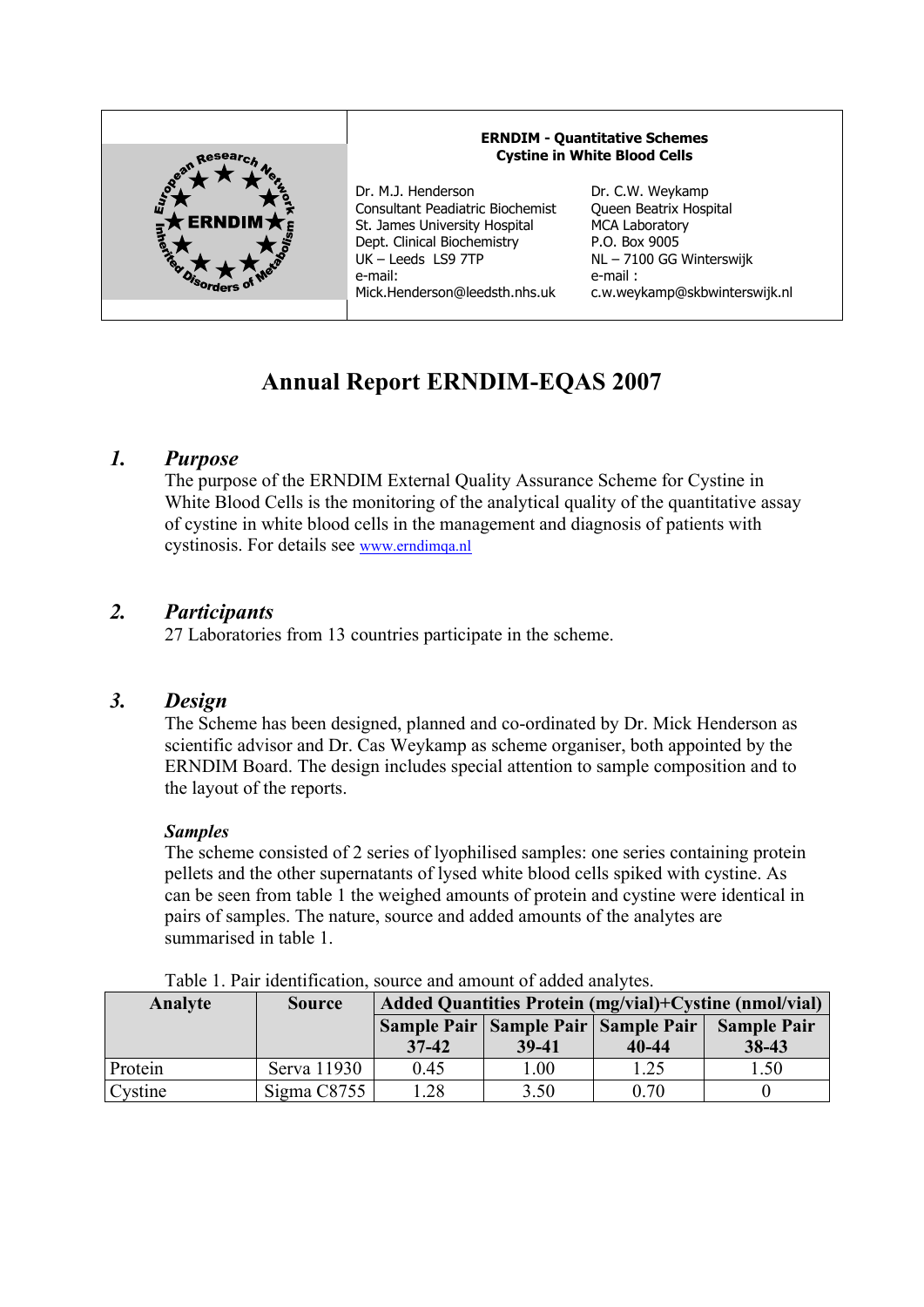#### *Reports*

All data-transfer, the submission of data as well as request and viewing of reports proceeded via the interactive website www.erndimqa.nl

An important characteristic of the website is that it supplies short-term and long-term reports.

**Short-term reports** on the eight individual specimens are available two weeks after the submission deadline and provide up-to-date information on analytical performance. Although technically reports could be immediately available a delay time of 14 days has been introduced to enable the scientific advisor to inspect the results and add his comment to the report.

The **annual long-term report** summarises the results of the whole year.

A second important characteristic of the ERNDIM website is the different levels of detail of results which allows individual laboratories the choice of fully detailed and/or summarised reports.

The "Analyte in Detail" is the most detailed report and shows results of a specific analyte in a specific sample.

A more condensed report is the "Current Report" which summarises the performance of all analytes in a specific sample.

The Annual Report summarizes all results giving an indication of overall performance for all analytes in all 8 samples.

Depending on the responsibilities within the laboratory participants can choose to inspect the annual report (QC managers) or all (or part of) detailed reports (scientific staff).

# *4. Discussion of Results in the Annual Report 2007*

In this part the results as seen in the annual report 2007 will be discussed. Please print out your annual report from the website when you follow the various aspects below and keep in mind that we only discuss the results of "all labs". It is up to you to inspect and interpret the results of your own laboratory.

#### *4.1 Accuracy*

A first approach to evaluating your performance in terms of accuracy is comparison of your mean values in the eight samples with those of all labs. This is shown in the columns "your lab" and "all labs" under the heading "Accuracy". For example for protein the mean of all labs is 0.983 mg/vial. with which you can compare the mean of your lab.

#### *4.2 Recovery*

A second approach to describe accuracy is the percentage recovery of added analyte. In this approach the amounts of weighed quantities added to the samples are the assumed target values after adjustment for blank values. The correlation between weighed amounts (on the x-axis) and your measured quantities (on the y-axis) has been calculated. The slope of the resulting relationship ( $a$  in  $y = ax + b$ ) in this formula multiplied by 100% is your recovery of the added amounts. The outcome for your lab in comparison to the median outcome of all labs is shown in the column "Recovery".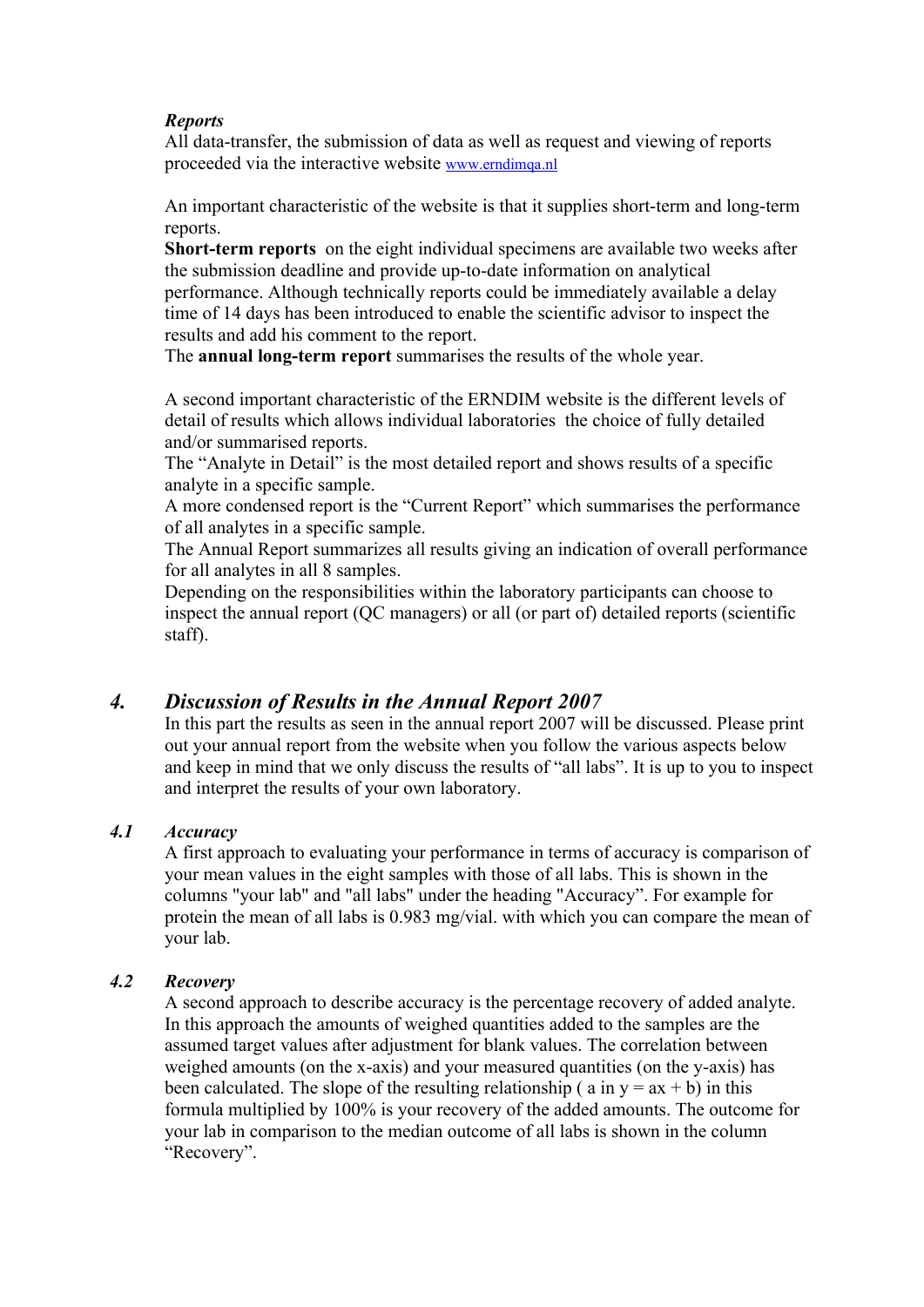It can be seen that the mean recovery of cystine is 96% and of protein 91% which is excellent and very reassuring. We are all measuring the same thing.

#### *4.3 Precision*

Reproducibility is an important parameter for the analytical performance of a laboratory and is addressed in the schemes' design. Samples provided in pairs can be regarded as duplicates from which CV's can be calculated. The column "Precision" in the annual report shows your CV's in comparison to median values for all labs. The best median CV is observed for protein (7.2%). 8.7% and 13.4% are seen for cystine and cystine (nmol  $\frac{1}{2}$  cys/mg protein), respectively.

#### *4.4 Linearity*

Linearity over the whole relevant analytical range is another important parameter for analytical quality and is also examined within the schemes. A comparison of the weighed quantities on the x-axis and your measured quantities on the y-axis allows calculation of the coefficient of regression (**r**). The column "Linearity" in the annual report shows your **r** values in comparison to the median **r** values for all labs. Ideally the **r** value is close to 1.000 and this is indeed observed with values of 0.9904 for protein and 0.9966 for cystine.

#### *4.5 Interlab CV*

For comparison for diagnosis and monitoring of treatment for one patient in different hospitals and for use of shared reference values it is essential to have a high degree of harmonization between results of laboratories. Part of the schemes' design is to monitor this by calculating the Interlaboratory CV. This, along with the number of laboratories who submitted results is shown in the column "Data all labs" in the annual report. We see an interlab CV of 12.6% for protein and of 146% for cystine (nmol ½ cys/mg protein). The interlab CV for cystine is disappointing and is caused by some labs with extreme results.

#### *4.6 Number of participating labs and submitting results*

In total 27 labs received samples and 27 submitted results.

#### *4.7 Interrelationships between results*

Cystine (nmol  $\frac{1}{2}$  cys/mg protein) is a ratio of the assays of cystine (nmol/aliquot) and protein. The precision will be the cumulated precision of both assays.

#### *4.8 Report in correct numbers*

As we have indicated in previous reports it is important to report in the correct units. Although we feel that nearly all labs do that now, some strange results of individual labs might be traced back to "clerical errors". So if you have a deviating result, please check if you reported your result in the correct units.

#### **5.** *Summary*

We feel that, after some pilots, the scheme is well-established now. The mean performance of the labs, especially the recovery of added cystine and protein, is fine. Of course the performance of some individual labs require improvement. The Interlab CV demonstrates lack of standardisation which requires improvement. We would like to emphasise the need for all laboratories to use internal quality control. At its simplest